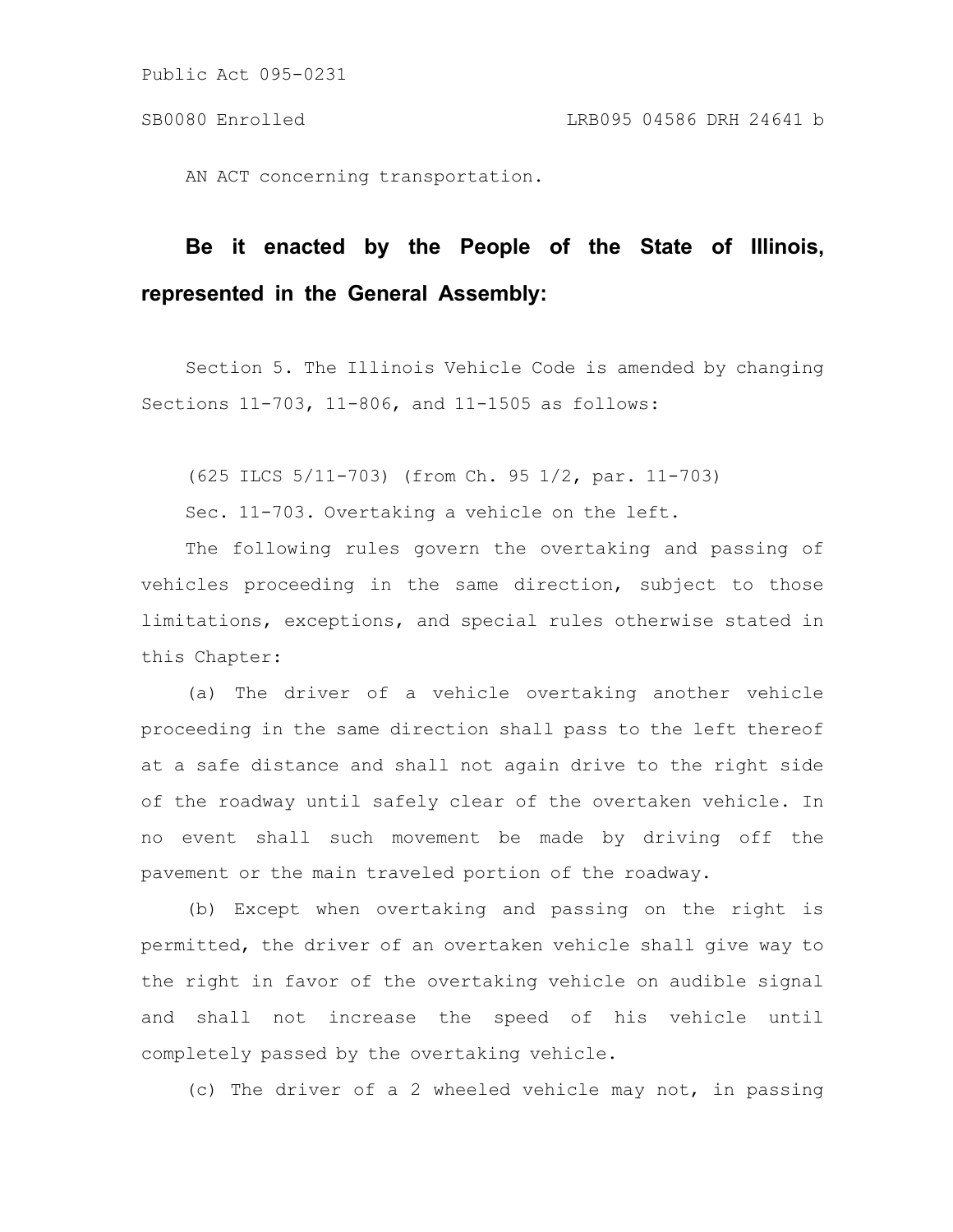Public Act 095-0231

upon the left of any vehicle proceeding in the same direction, pass upon the right of any vehicle proceeding in the same direction unless there is an unobstructed lane of traffic available to permit such passing maneuver safely.

(d) The operator of a motor vehicle overtaking a bicycle or individual proceeding in the same direction on a highway shall leave a safe distance, but not less than 3 feet, when passing the bicycle or individual and shall maintain that distance until safely past the overtaken bicycle or individual. (Source: P.A. 76-1586.)

(625 ILCS 5/11-806) (from Ch. 95 1/2, par. 11-806)

Sec. 11-806. Method of giving hand and arm signals.

All signals herein required given by hand and arm shall be given from the left side of the vehicle in the following manner and such signals shall indicate as follows:

1. Left turn - Hand and arm extended horizontally.

2. Right turn - Hand and arm extended upward, except that a person operating a bicycle may extend the right hand and arm horizontally and to the right side of the bicycle.

3. Stop or decrease of speed - Hand and arm extended downward.

(Source: P.A. 76-1586.)

(625 ILCS 5/11-1505) (from Ch. 95 1/2, par. 11-1505) Sec. 11-1505. Position of bicycles and motorized pedal